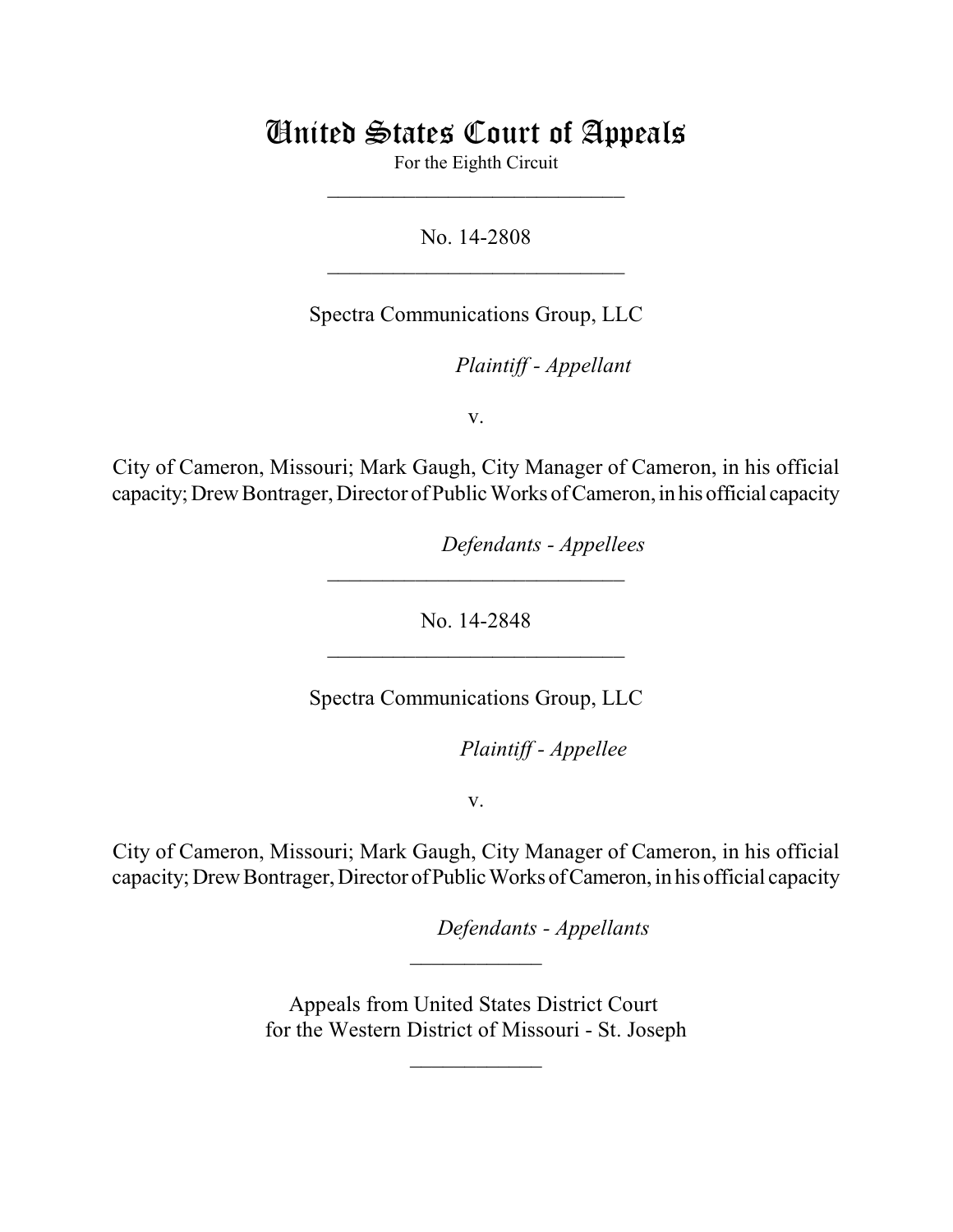Submitted: September 21, 2015 Filed: November 10, 2015

 $\frac{1}{2}$ 

 $\frac{1}{2}$ 

Before MURPHY, MELLOY, and SMITH, Circuit Judges.

MURPHY, Circuit Judge.

Spectra Communications Group, LLC (Spectra) brought this action against the City of Cameron (the City), alleging that the City had violated federal and Missouri law by requiring Spectra to comply with a local ordinance governing public rights of way. The district court<sup>1</sup> dismissed one of Spectra's federal claims for failure to state a claim and, in light of parallel state court proceedings, later dismissed Spectra's remaining claims on the basis of res judicata or, alternatively, abstention. The district court also denied the City's motion for attorney fees. Spectra and the City filed cross appeals. We affirm.

I.

Spectra has provided telecommunications services in the City for several years and maintains facilities in the City's rights of way. The City has enacted a Right-of-Way and Communications Ordinance (ROW code) requiring communications providers to pay user fees and obtain use permits to place or use facilities in the City's rights of way. The ROW code also requires right of way users to enter agreements with the City in order to attach facilities to the City's poles.

In July 2012 the City and several other municipalities sued Spectra and five related entities in Missouri state court for failure to pay municipal license taxes. The

 $<sup>1</sup>$  The Honorable Dean Whipple, United States District Judge for the Western</sup> District of Missouri.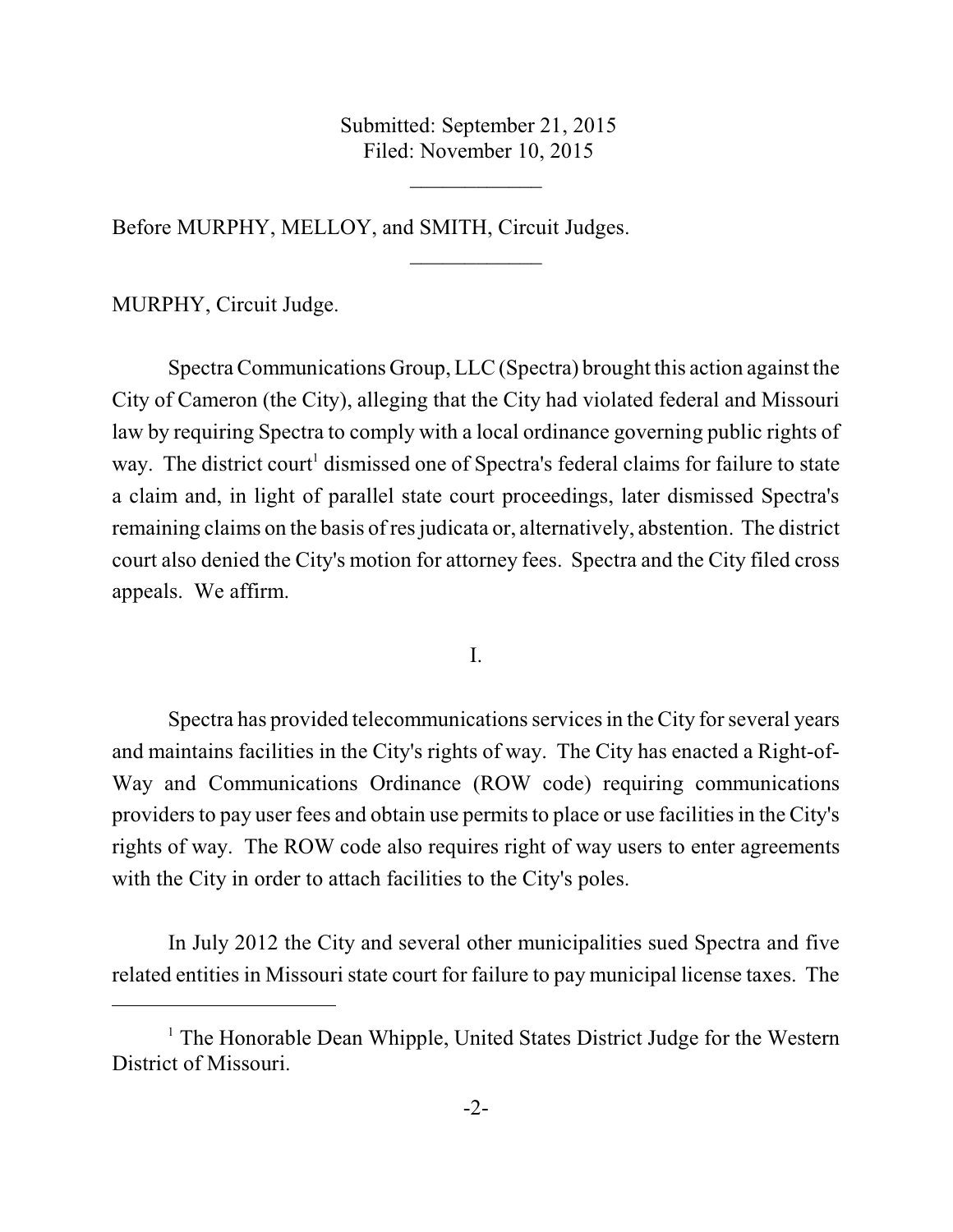City alleged in amended pleadings that Spectra also had not paid user fees or obtained a public ways use permit as required by the ROW code. After the suit was filed, Spectra sought a construction permit from the City, which refused to issue it unless Spectra would obtain a public ways use permit and pay the user fees due under the ROW code. Spectra filed this action in response.

In January 2013 Spectra sued the City in the federal district court, alleging that the City had violated § 253 of the Telecommunications Act of 1996 (the Act) and Missouri law by requiring Spectra to comply with the ROW code before it would issue the construction permit. See 47 U.S.C. § 253; Mo. Rev. Stat. §§ 67.1830–1846. Spectra further alleged that the City was improperly attempting to force Spectra to concede contested issues in the state court litigation. Spectra sought a declaration that the City's actions and certain portions of the ROW code violated § 253 and Missouri law, an injunction requiring the City to issue Spectra a construction permit, and damages under 42 U.S.C. § 1983. In response, the City filed a motion to dismiss Spectra's complaint. The district court granted the motion in part in June 2013, dismissing Spectra's § 1983 claim with prejudice after concluding that § 253 did not authorize a private right of action under § 1983. The City also requested attorney fees for defending Spectra's § 1983 claim, which the district court denied.

In October 2013 the City canceled a pole attachment agreement allowing General Telephone, which Spectra claims is its predecessor in interest, to attach facilities to the City's poles. The City provided Spectra with a permit agreement that would allow it to attach facilities to the City's poles. Spectra claims that the agreement is essentially identical to the public ways use permit, and it amended its complaint. Its amended complaint alleges that the City had violated § 253 and Missouri law by cancelling the pole attachment agreement and requiring Spectra to obtain a permit to attach to the City's poles. Spectra's amended complaint also restated its § 1983 claim "for purposes of preserving [its] rights on appeal."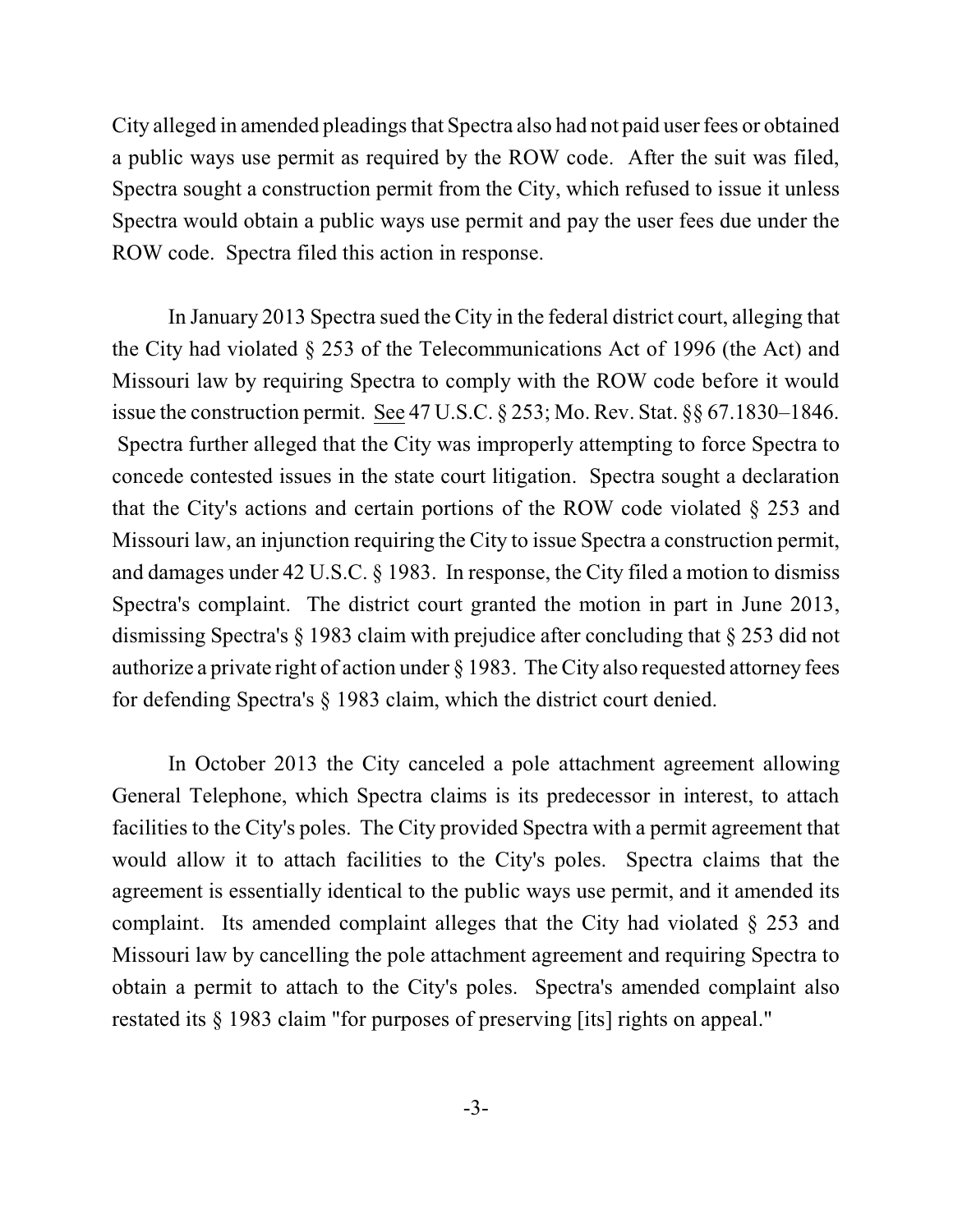The City and the other municipalities filed their second amended petition in state court in November 2013. Before Spectra filed its answer, the state court granted partial summary judgment for the City on its ROW code claims. The court concluded that the ROW code was valid and enforceable and that the ROW user fees were valid under Missouri law "and any other law," and it ordered Spectra to comply with all ROW code provisions and to pay delinquent user fees. Spectra later filed its answer, including counterclaims against the City that were essentially identical to its federal claims.

The City moved to dismiss Spectra's remaining federal claims, asserting that those claims were precluded by the state court's partial summary judgment order. The City had also filed a motion for attorney fees based on Spectra's reassertion of its § 1983 claim. The district court dismissed Spectra's remaining claims, concluding that the state court's order precluded them, and, alternatively, that abstention was appropriate under either Colorado River Water Conservation Dist. v. United States, 424 U.S. 800 (1976) or Younger v. Harris, 401 U.S. 37 (1971). The court also denied the City's motion for attorney fees. Both parties appeal. 2

#### II.

## A.

First we address whether Spectra has properly appealed the dismissal of its § 1983 claim. The City argues that Spectra's § 1983 claim is not properly before us because Spectra's notice of appeal cites only the order dismissing its other claims. Federal Rule of Appellate Procedure 3(c) requires a notice of appeal to "designate the judgment, order, or part thereof being appealed." Fed. R. App. P.  $3(c)(1)(B)$ . However, "there is a policy of liberal construction of notices of an appeal in situations

<sup>&</sup>lt;sup>2</sup> All pending motions by the parties to supplement the record are denied.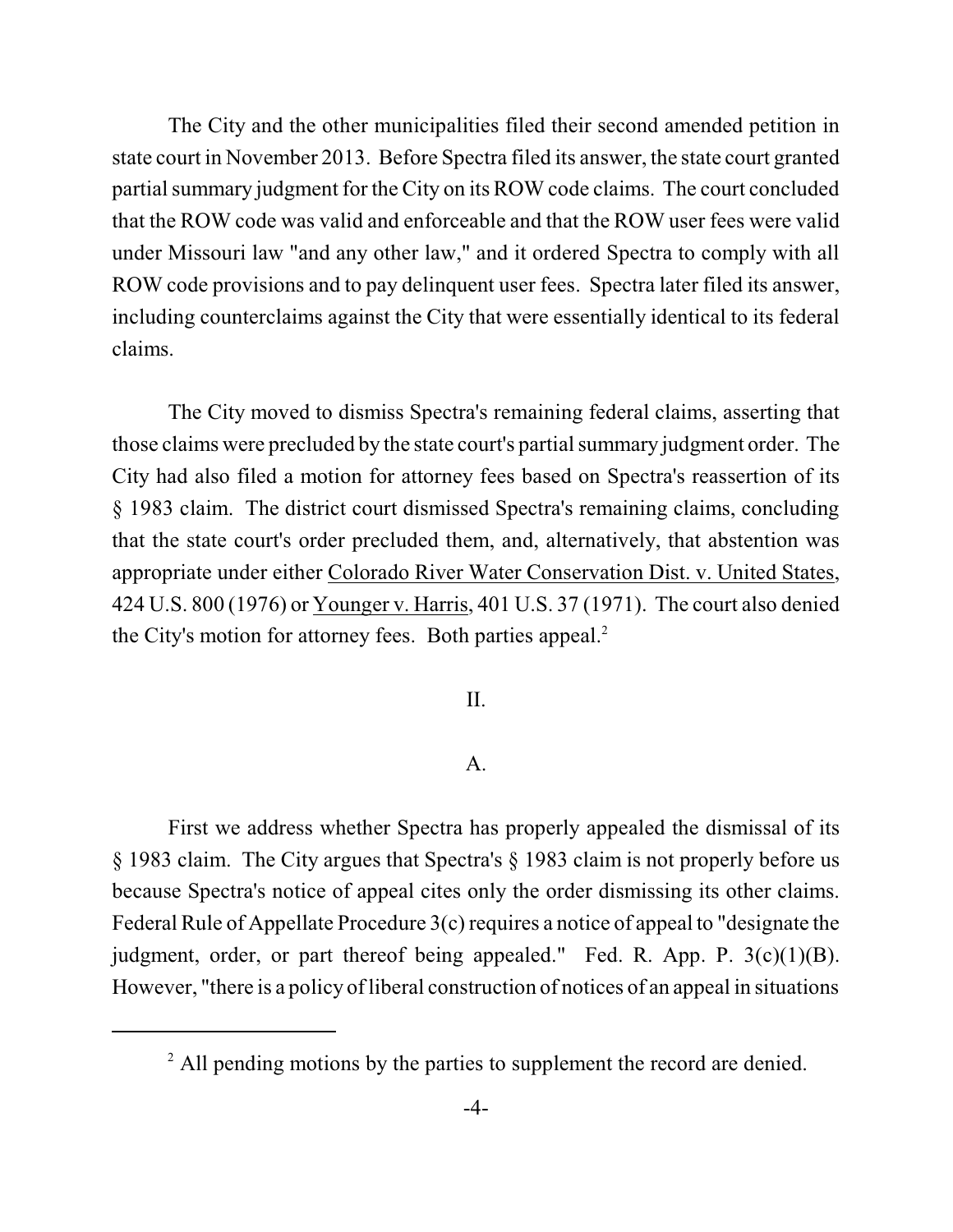where intent is apparent and there is no prejudice to the adverse party." McAninch v. Traders Nat. Bank, 779 F.2d 466, 467 n.2 (8th Cir. 1985) (internal quotation marks omitted). We believe Spectra's intent to appeal "was apparent given the procedural history of the case," particularly because its amended complaint expressly reserved its right to appeal the dismissal of its § 1983 claim, and "the parties have addressed the merits in their briefs." Id. This issue is therefore properly before us.

## B.

We review de novo the district court's dismissal of Spectra's § 1983 claim. See, e.g., Henley v. Brown, 686 F.3d 634, 639 (8th Cir. 2012). Section 1983 authorizes claims against state actors to enforce rights created by federal statutes. "In order to seek redress through § 1983, however, a plaintiff must assert the violation of a federal *right,* not merely a violation of federal *law*." Blessing v. Freestone, 520 U.S. 329, 340 (1997) (emphasis in original). The Supreme Court explained in Gonzaga University v. Doe, 536 U.S. 273 (2002) that "if Congress wishes to create new rights enforceable under § 1983, it must do so in clear and unambiguous terms." 536 U.S. at 290. Here, we must determine whether § 253 authorizes a private right of action under § 1983. Section 253 provides in relevant part:

## (a) In general

No State or local statute or regulation, or other State or local legal requirement, may prohibit or have the effect of prohibiting the ability of any entity to provide any interstate or intrastate telecommunications service.

## (b) State regulatory authority

Nothing in this section shall affect the ability of a State to impose, on a competitively neutral basis and consistent with section 254 of this title, requirements necessary to preserve and advance universal service, protect the public safety and welfare, ensure the continued quality of telecommunications services, and safeguard the rights of consumers.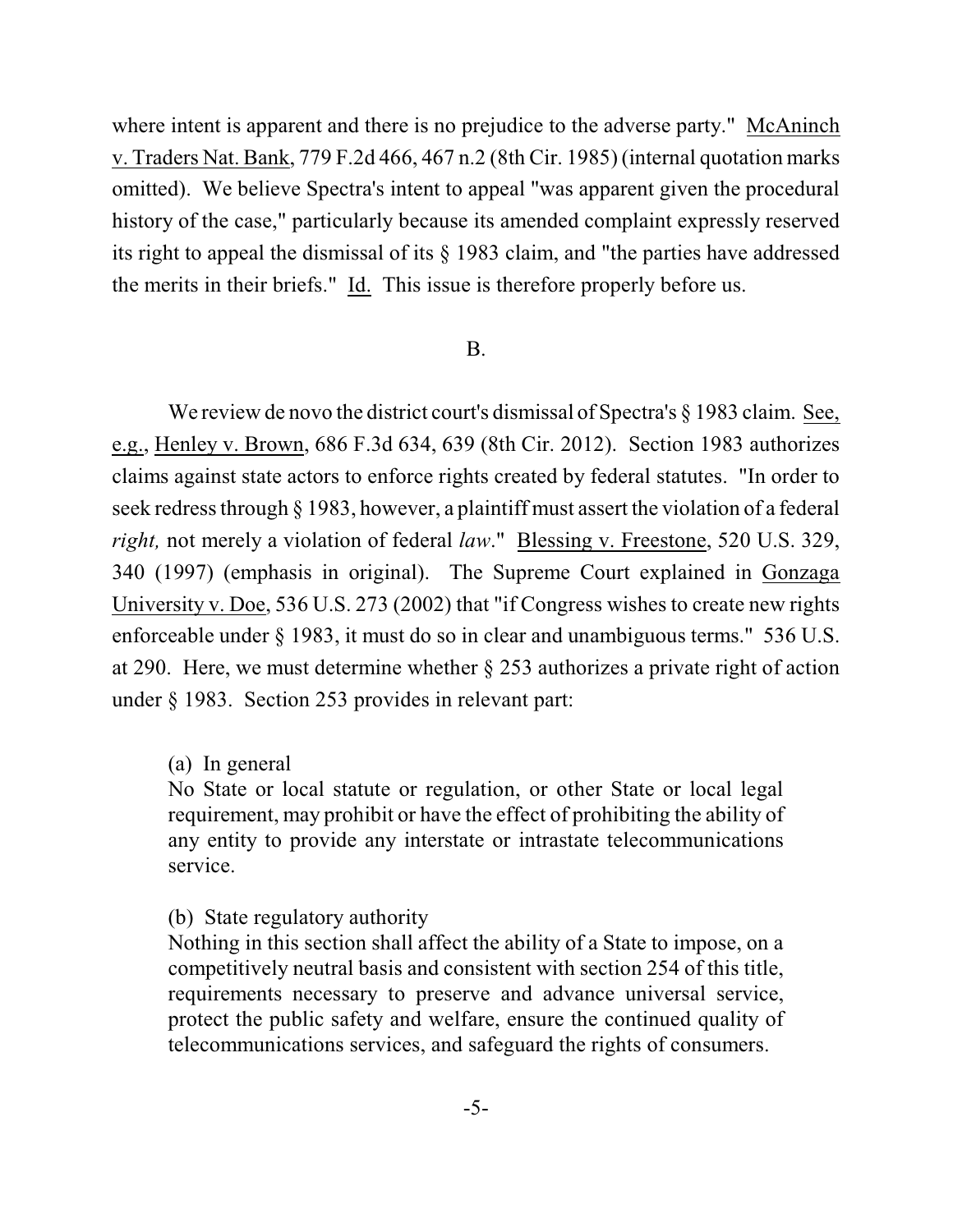(c) State and local government authority

Nothing in this section affects the authority of a State or local government to manage the public rights-of-way or to require fair and reasonable compensation from telecommunications providers, on a competitively neutral and nondiscriminatory basis, for use of public rights-of-wayon a nondiscriminatory basis, if the compensation required is publicly disclosed by such government.

#### (d) Preemption

If, after notice and an opportunity for public comment, the [Federal Communications] Commission determines that a State or local government has permitted or imposed any statute, regulation, or legal requirement that violates subsection (a) or (b) of this section, the Commission shall preempt the enforcement of such statute, regulation, or legal requirement to the extent necessary to correct such violation or inconsistency.

47 U.S.C. § 253.

Our court has not yet decided whether § 253 authorizes a private right of action. See Level 3 Commc'ns, L.L.C. v. City of St. Louis, Mo., 477 F.3d 528, 534 (8th Cir. 2007). The circuit courts which have addressed this issue are divided. The Sixth and Eleventh Circuits have concluded that § 253 implies a private right of action.<sup>3</sup> See TCG Detroit v. City of Dearborn, 206 F.3d 618, 624 (6th Cir. 2000); BellSouth Telecomm., Inc. v. Town of Palm Beach, 252 F.3d 1169, 1191 (11th Cir. 2001). The Second, Fifth, Ninth, and Tenth Circuits have reached the opposite conclusion. See NextG Networks of NY, Inc. v. City of New York, 513 F.3d 49, 52–53 (2d Cir. 2008); Sw. Bell Tel., LP v. City of Houston, 529 F.3d 257, 261–62

<sup>&</sup>lt;sup>3</sup> Notably, "[a] court's role in discerning whether personal rights exist in the § 1983 context should [ ] not differ from its role in discerning whether personal rights exist in the implied right of action context." Gonzaga, 536 U.S. at 285. Thus, cases addressing implied private rights of action under federal statutes are applicable here.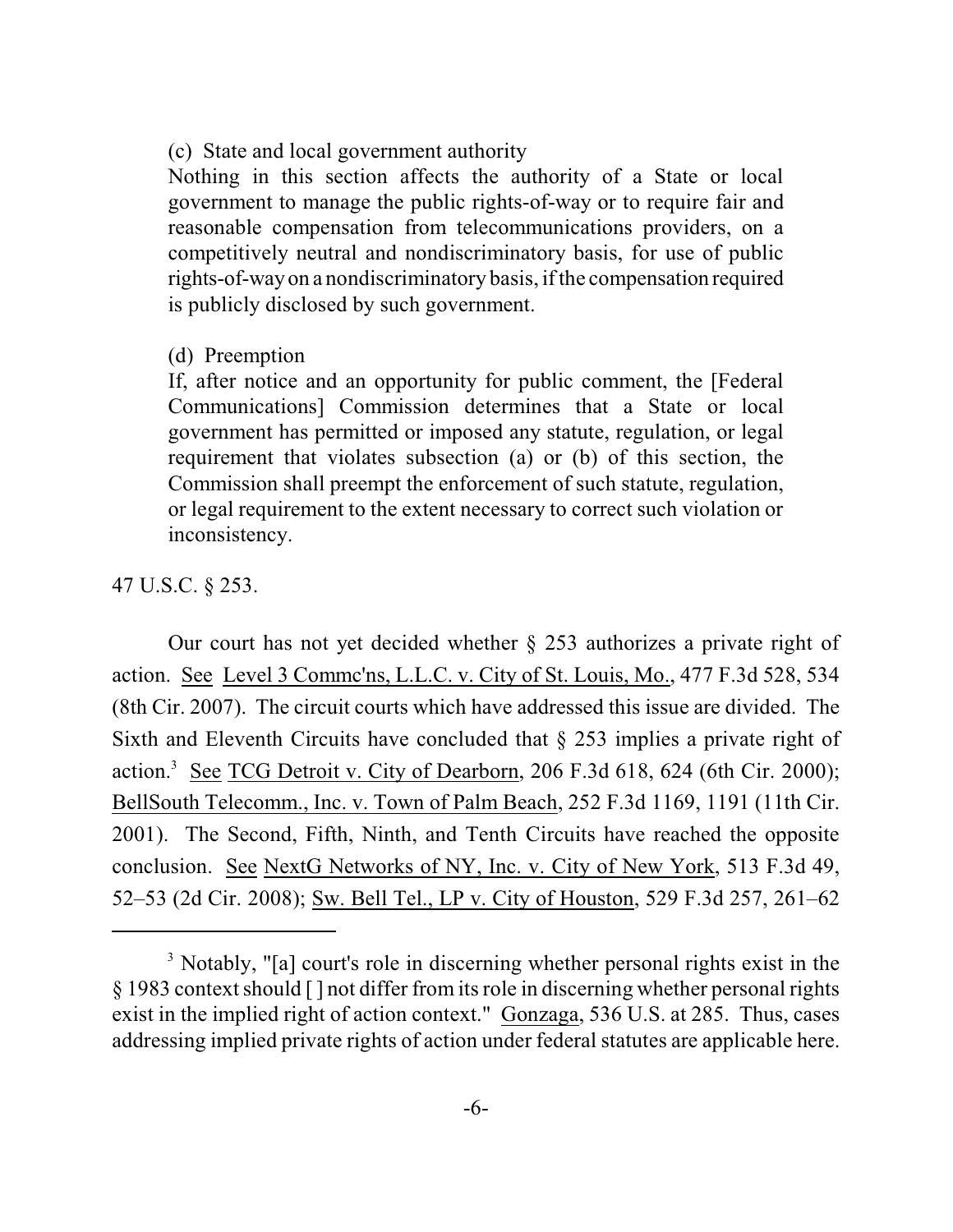(5th Cir. 2008); Sprint Telephony PCS, L.P. v. Cnty. of San Diego, 490 F.3d 700, 716–18 (9th Cir. 2007); Qwest Corp. v. City of Santa Fe, New Mexico, 380 F.3d 1258, 1266–67 (10th Cir. 2004). After examining their reasoning, we conclude that § 253 does not authorize a private right of action.

The Supreme Court has explained that "[f]or a statute to create [ ] private rights, its text must be phrased in terms of the persons benefited." Gonzaga, 536 U.S. at 284 (internal quotation marks omitted). Spectra argues that § 253 authorizes a private right of action for telecommunications providers because it refers to their ability to provide services. The language of  $\S$  253(a) is, however, phrased as a restriction on state and local governments, not as a conferral of benefits on telecommunications providers. Subsections (b) and (c) similarly address the rights retained by state and local governments, further demonstrating that those entities are the primary focus of § 253. See Qwest, 380 F.3d at 1267 n.6. In addition, the preamble to the Act indicates that consumers are the intended beneficiaries of the statute. See Telecommunications Act of 1996, Pub. L. No. 104-104, 110 Stat. 56 (1996). Telecommunications providers are therefore not within the class of individuals that § 253 protects, and even if they were, only "*rights,* not the broader or vaguer 'benefits' or 'interests,' [ ] may be enforced under the authority of [§ 1983]." Gonzaga, 536 U.S. at 283 (emphasis in original). We therefore conclude that the text of § 253 does not indicate that Congress intended to create a private right of action.

Spectra argues that other sections of the Act show that Congress intended to create a private right of action under  $\S 253$ . Specifically, Spectra asserts that because § 255 of the Act expressly precludes private rights of action, we should infer fromthe absence of such language in § 253 that Congress intended to authorize them. See 47 U.S.C. § 255(f). We do not believe, however, that this inference establishes "in clear and unambiguous terms" that Congress intended to create a private right of action under § 253. Gonzaga, 536 U.S. at 290. Further, we note that where Congress has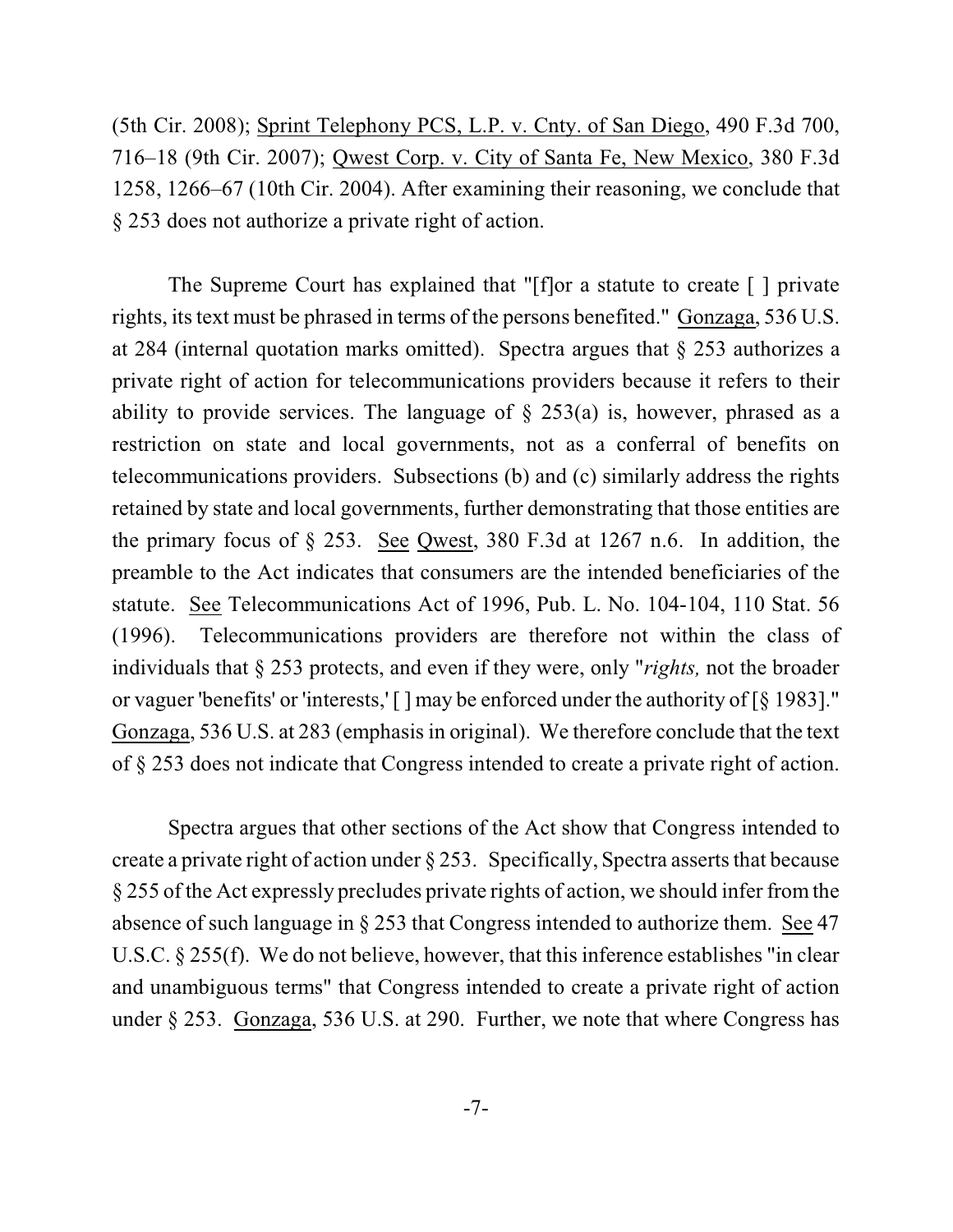intended to create private rights of action under the Act, it did so explicitly. See, e.g., 47 U.S.C. §§ 252(e)(6), 258(b), 274(e).

Finally, the legislative history of  $\S$  253 does not indicate that Congress intended to create a private right of action. Spectra argues that discussions surrounding the legislature's decision—to limit the preemptive authority of the Federal Communications Commission (FCC) to violations of  $\S$  253(a) and (b) show that Congress intended for telecommunications providers to challenge local right of way ordinances in federal court. See 47 U.S.C. § 253(d) ("If . . . the Commission determines that a State or local government has permitted or imposed any statute, regulation, or legal requirement that violates *subsection (a) or (b)* of this section, the Commission shall preempt the enforcement of such statute." (emphasis added)). $\textsuperscript{4}$  The legislative history shows, however, that Congress restricted the FCC's preemptive authority to reduce the financial burden that state and local governments would face in defending their ordinances before the FCC. See. e.g., 141 Cong. Rec. 15,590 (1995). Such intent is inconsistent with a private right of action for damages by telecommunications providers like Spectra. See, e.g., Sw. Bell, 529 F.3d at 262.

We interpret the legislative history as, at most, contemplating preemptive challenges to local ordinances which may be asserted irrespective of whether the preempting statute authorizes a private right of action. See Qwest, 380 F.3d at 1266; Sprint, 490 F.3d at 708–09, 717; see also Wright Elec., Inc. v. Minn. State Bd. of

<sup>&</sup>lt;sup>4</sup>The Sixth Circuit case on which Spectra relies concluded that  $\S$  253(c) provides a private right of action for telecommunications providers, similarly noting that  $\S 253(d)$  withholds FCC preemptive authority for violations of  $\S 253(c)$ . See TCG, 206 F.3d at 624. Our court has previously concluded, however, that § 253(c) is a safe harbor to § 253(a) violations that, "standing alone, cannot form the basis of a cause of action against a state or local government." Level 3, 477 F.3d at 532 (internal quotation marks omitted).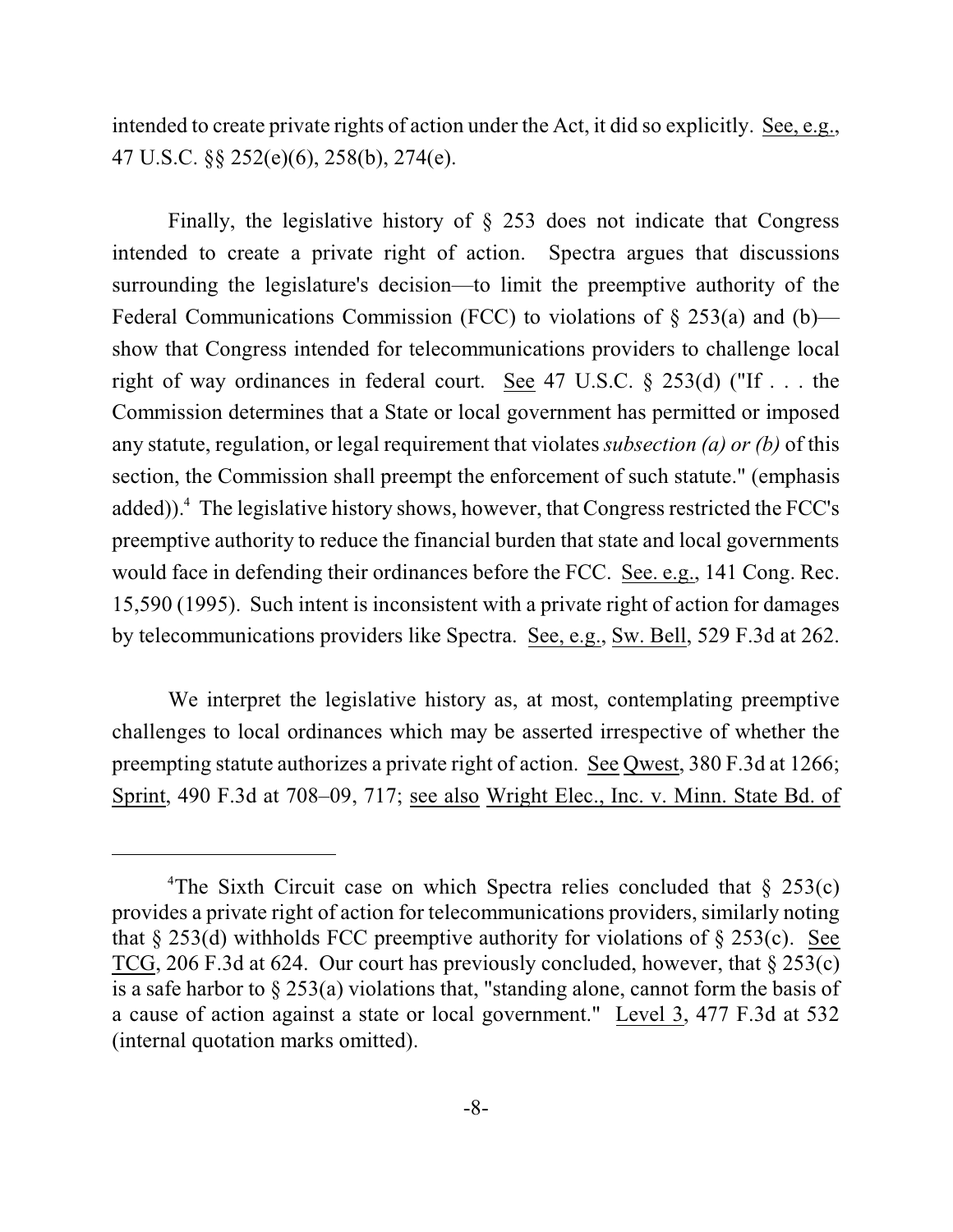Elec., 322 F.3d 1025, 1028 (8th Cir. 2003). Notably, the congressional debate over § 253(d)focused on the extent of the FCC's jurisdiction to "preempt" or "enjoin" local regulatory actions. See, e.g., 141 Cong. Rec. 15,984 (1995). However, "it would obviously be incorrect to assume that a federal right of action pursuant to § 1983 exists every time a federal rule of law pre-empts state regulatory authority." Golden State Transit Corp. v. City of L.A., 493 U.S. 103, 108 (1989). We therefore conclude that § 253 does not authorize a private right of action for damages under § 1983 and that the district court did not err in dismissing Spectra's § 1983 claim.

#### III.

We next address whether the district court properly abstained from deciding Spectra's remaining claims. We review a district court's decision to abstain for an abuse of discretion. See, e.g., Fru-Con Const. Corp. v. Controlled Air, Inc., 574 F.3d 527, 534 (8th Cir. 2009). Here, the district court concluded that abstention was proper under both Colorado River and Younger. Because we conclude that the district court properly abstained under Colorado River, we need not discuss the potential issue of whether Younger abstention would have been appropriate.

Colorado River permits federal courts to decline to exercise jurisdiction over cases where "parallel" state court litigation is pending, meaning that there is "a substantial likelihood that the state proceeding will fully dispose of the claims presented in the federal court." Cottrell v. Duke, 737 F.3d 1238, 1245 (8th Cir. 2013), quoting Fru-Con, 574 F.3d at 535. This rule is based on "considerations of wise judicial administration, giving regard to conservation of judicial resources and comprehensive disposition of litigation." Colorado River, 424 U.S. at 817 (internal quotation marks and alterations omitted). Nevertheless, federal courts have a "virtually unflagging obligation . . . to exercise the jurisdiction given them," id., which "does not evaporate simply because there is a pending state court action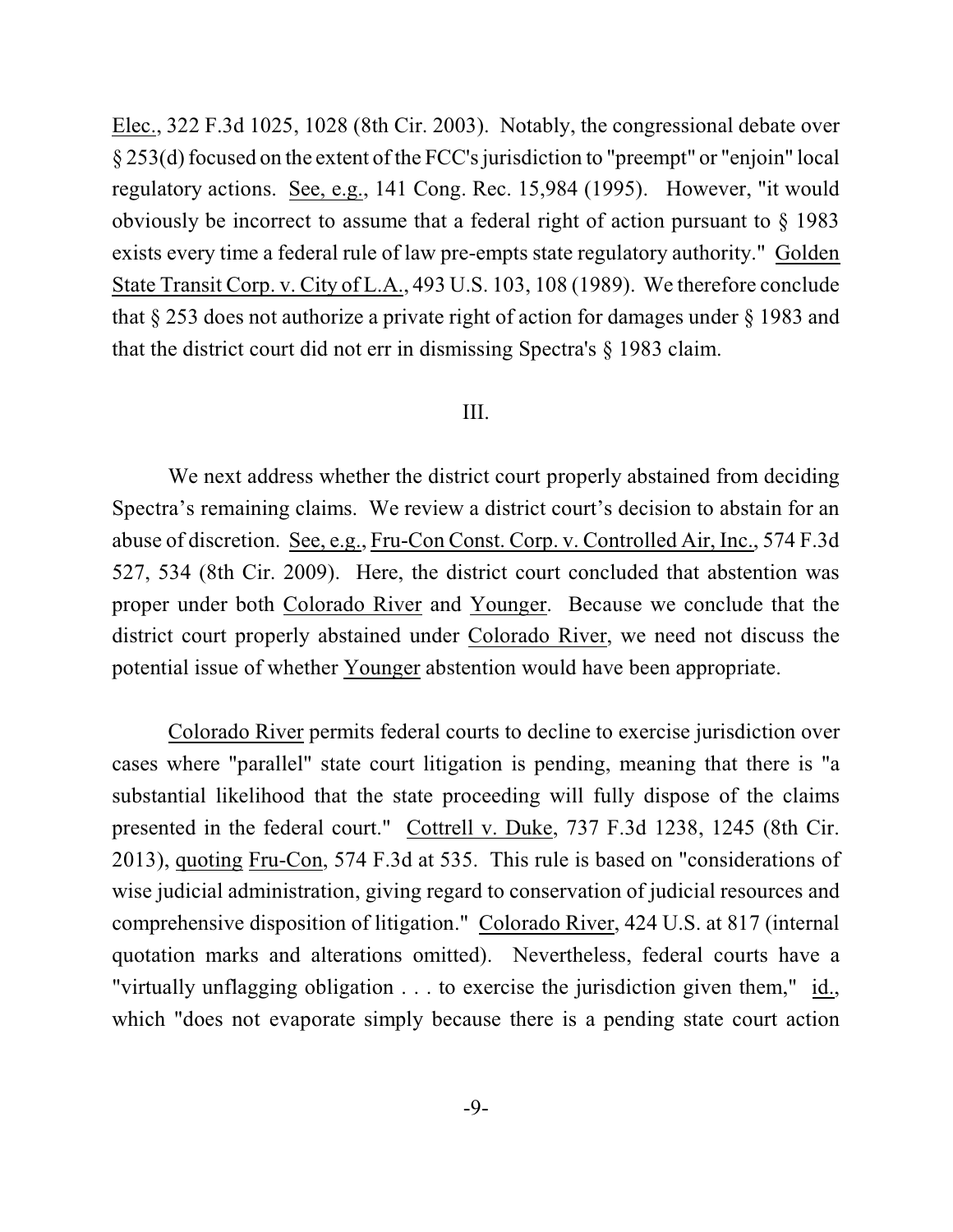involving the same subject matter." Federated Rural Elec. Ins. Corp. v. Ark. Elec. Coops., Inc., 48 F.3d 294, 297 (8th Cir. 1995). Rather, Colorado River abstention is appropriate only in "exceptional circumstances" where the surrender of federal jurisdiction is supported by "the clearest of justifications." Moses H. Cone Mem'l Hosp. v. Mercury Const. Corp., 460 U.S. 1, 25–26 (1983).

We examine six factors to determine whether exceptional circumstances exist warranting abstention:

(1) whether there is a res over which one court has established jurisdiction, (2) the inconvenience of the federal forum, (3) whether maintaining separate actions may result in piecemeal litigation, unless the relevant law would require piecemeal litigation and the federal court issue is easily severed, (4) which case has priority—not necessarily which case was filed first but a greater emphasis on the relative progress made in the cases, (5) whether state or federal law controls, especially favoring the exercise of jurisdiction where federal law controls, and (6) the adequacy of the state forum to protect the federal plaintiff's rights.

Federated Rural, 48 F.3d at 297. We do not apply these factors as a "mechanical checklist," but instead weigh these factors "in a pragmatic, flexible manner with a view to the realities of the case at hand." Moses H. Cone, 460 U.S. at 16, 21.

The district court did not abuse its discretion in abstaining. The first two factors are irrelevant in this case because there is no res at issue, and the state and federal fora are equally convenient. See Federated Rural, 48 F.3d at 297. The third factor, the risk of piecemeal litigation, is the "predominant factor" and is a significant concern here. Id.; Mountain Pure, LLC v. Turner Holdings, LLC, 439 F.3d 920, 926–27 (8th Cir. 2006). Here, the state and federal cases involve the same issues, particularly in light of Spectra's state court counterclaims which are essentially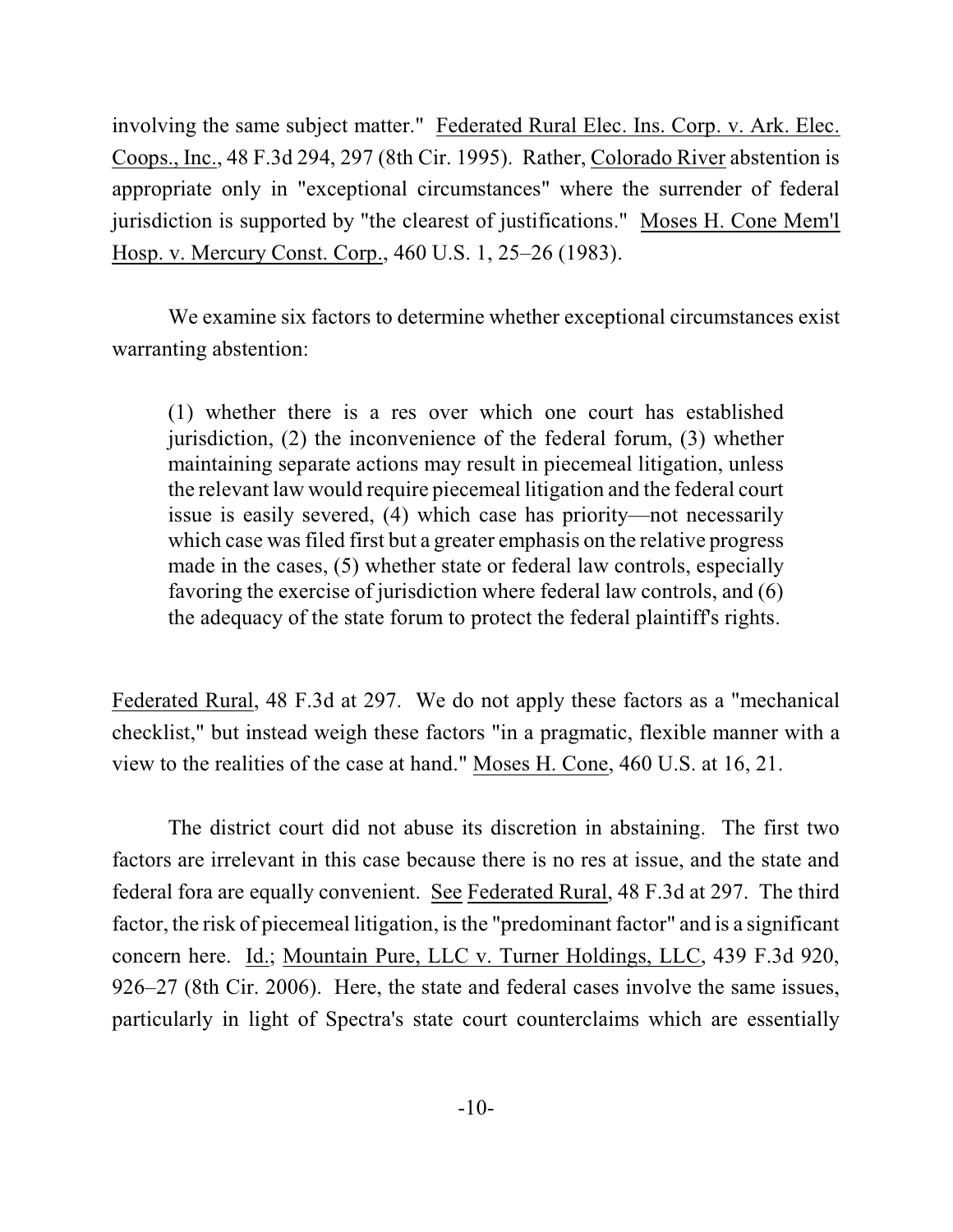identical to its federal claims. In this situation, the federal and state courts could reach conflicting opinions on the same issues, which could "cause unwarranted friction between state and federal courts, a result which is obviously undesirable and avoidable in this instance." Employers Ins. of Wausau v. Missouri Elec. Works, Inc., 23 F.3d 1372, 1375 (8th Cir. 1994), abrogated on other grounds by Wilton v. Seven Falls Co., 515 U.S. 277 (1995).

Spectra argues that the risk of piecemeal litigation is insignificant here because its federal claims are easily severable from its state claims. Spectra's federal claims, however, seek a declaration that the ROW code is preempted by § 253, and the legality of the ROW code is a central issue in the state court litigation. Although Spectra's preemption claim provides an independent basis for invalidating the ROW code, that claim is not "easily severable from the merits of the underlying disputes." Moses H. Cone, 460 U.S. at 21. Accordingly, we do not believe that "resolution of these suits necessarily requires piecemeal litigation" and conclude that this factor is significant here. Gov't Employees Ins. Co. v. Simon, 917 F.2d 1144, 1149 (8th Cir. 1990).

Spectra also argues that there is no risk of inconsistent rulings by the state and federal courts here because each court will give preclusive effect to the other's rulings. The state court action, however, includes several defendants who are not partiesto the federal lawsuit, and "[o]ur cases have advanced [the policies underlying Colorado River] by favoring the most complete action." Federated Rural, 48 F.3d at 298; see also Employers Ins. of Wausau, 23 F.3d at 1375; U.S. Fid. & Guar. Co. v. Murphy Oil USA, Inc., 21 F.3d 259, 263 (8th Cir. 1994). Here, the state court action is more complete because it includes all parties and claims. We therefore conclude that the third factor favors abstention.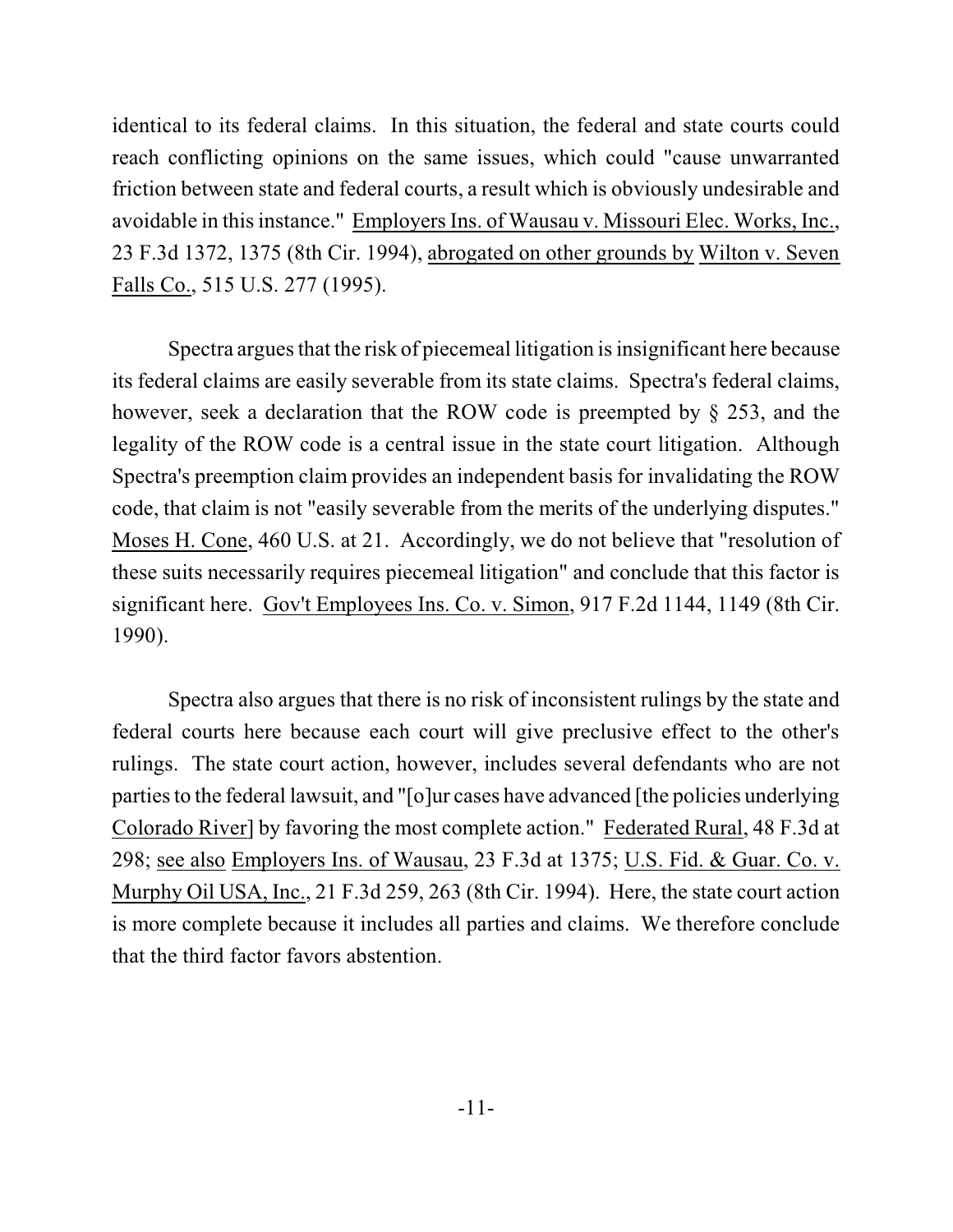The fourth factor similarly favors abstention because the state litigation has priority over the federal case. The state case was filed first, and the state court was thus the first to obtain jurisdiction over the parties. See Colorado River, 424 U.S. at 818. Further, the state litigation is more advanced because the state court has addressed the merits of the ROW code claims and has entered partial summary judgment on those claims. The federal court on the other hand has not yet addressed the merits of Spectra's claims. Compare Mountain Pure, 439 F.3d at 927. We therefore conclude that the fourth factor also favors abstention.

We acknowledge that the fifth factor weighs against abstention because "the presence of federal-law issues must always be a major consideration weighing against surrender [of federal jurisdiction]." Moses H. Cone, 460 U.S. at 26. Here, as Spectra notes, the federal litigation involves a question of federal preemption. Nevertheless, "[n]o one factor is necessarily determinative" in assessing whether abstention is appropriate. Colorado River, 424 U.S. at 818. We do not believe that this issue warrants reversal, particularly because, as Spectra concedes, the state court can resolve all of Spectra's federal claims.<sup>5</sup> See Wolfson v. Mut. Ben. Life Ins. Co., 51 F.3d 141, 146 (8th Cir. 1995), abrogated on other grounds by Quackenbush v. Allstate Ins. Co., 517 U.S. 706 (1996). Further, the sixth Colorado River factor also favors abstention because the state court can adequately protect Spectra's interests. See, e.g., U.S. Fid. & Guar. Co., 21 F.3d at 263. We therefore conclude, after "taking into account both the obligation to exercise jurisdiction and the combination of factors counselling against that exercise," that the district court did not abuse its discretion in abstaining. Colorado River, 424 U.S. at 818–19. Because we conclude that the district court did not abuse its discretion in abstaining, we need not decide

 $<sup>5</sup>$  In fact the state court's partial summary judgment order appears to foreshadow</sup> the resolution of the preemption issue by its determination that the ROW code user fees are valid under "any [ ] law."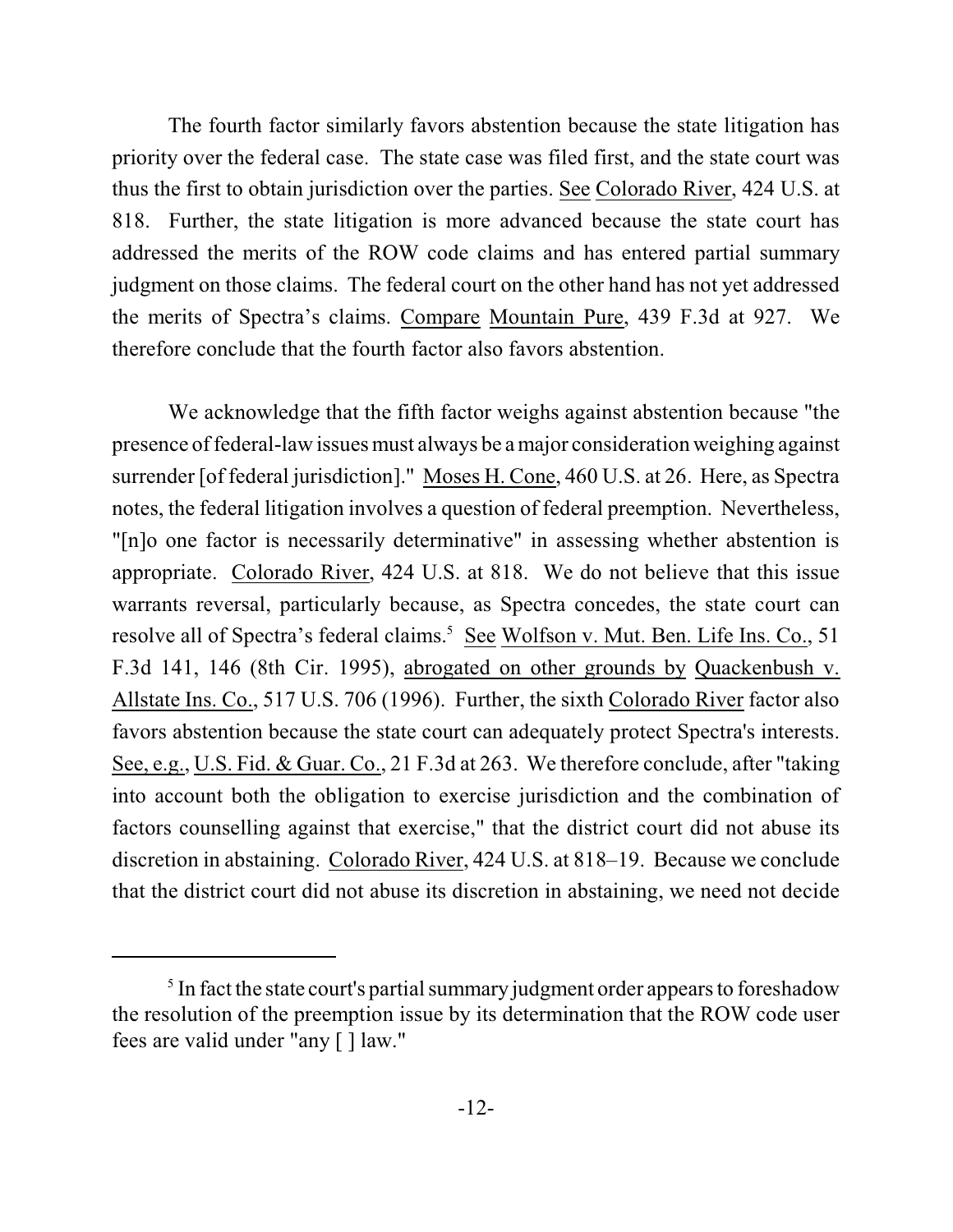whether the state court's partial summary judgment order precludes Spectra's remaining claims.

#### IV.

We finally address the City's cross appeal of the district court's denial of its motion for attorney fees. We review an order denying attorney fees for an abuse of discretion. See Flowers v. Jefferson Hosp. Ass'n, 49 F.3d 391, 392 (8th Cir. 1995). "[T]he relevant purpose of § 1988 [attorney fees] is to relieve defendants of the burdens associated with fending off frivolous litigation." Fox v. Vice, 131 S. Ct. 2205, 2215 (2011). Thus, "[a] court may award prevailing defendants attorney's fees under section 1988 only if the plaintiff's claim was frivolous, unreasonable, or groundless, or the plaintiff continued to litigate after it clearly became so." Flowers, 49 F.3d at 392 (internal quotations marks and alterations omitted).

The district court did not abuse its discretion in denying the City's first request for attorney fees because the question of whether § 253 creates a private right of action was unresolved in our circuit, the other circuit courts are divided on that issue, and the parties presented "reasonable arguments on both sides." Eisenrich v. Minneapolis Retail Meat Cutters & Food Handlers Pension Plan, 574 F.3d 644, 651 (8th Cir. 2009). The district court also did not abuse its discretion by denying the City's renewed fee request because Spectra did not continue actively to pursue its § 1983 claim after the district court dismissed it, but simply reasserted it for the purpose of preserving its rights on appeal. The City therefore did not need to "fend off" Spectra's renewed § 1983 claim. See Fox, 131 S. Ct. at 2215.